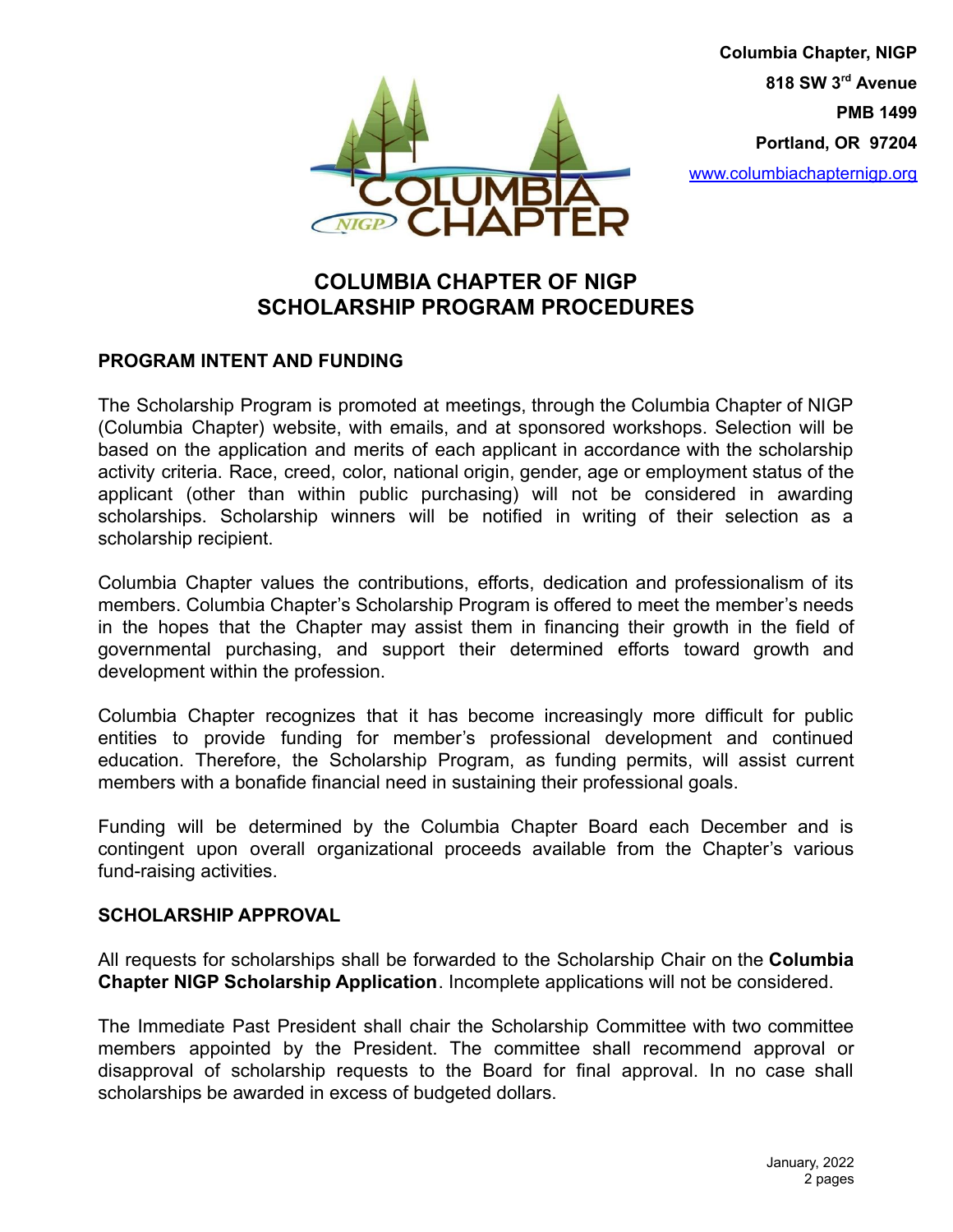Maximum funding will be limited to the following: lodging, transportation, and/or registration.

## **SCHOLARSHIP PROGRAM AWARD ACTIVITIES**

The Columbia Chapter Scholarship Program shall consist of four activities.

- 1. NIGP NATIONAL FORUM
- 2. SEMINAR CONFERENCE / CLASS ATTENDANCE
- 3. NIGP-CPP / CPPB / CPPO CERTIFICATION or RECERTIFICATION
- 4. PROCUREMENT RELATED ACTIVITY / MEETING / TRAINING (Up to \$250/annually)

Activity must be eligible for certification/recertification points, or be sponsored by NIGP or an affiliated chapter.

To be considered for any activity, a chapter member must:

- 1. Submit your application no later than the end of February for points earned in the previous year. Request attendance for specific activity or request that points are rolled over. Points can be rolled over up to a maximum of five years. The Board has made an exception that dollars earned in 2018 may be rolled over an extra year to 2023 due to the pandemic.
- 2. Have been a member in good standing for both the year in which scholarship is requested and for the previous year.
- 3. Be active in chapter activities including, but not limited to: meeting attendance, submission of articles for chapter website, workshop attendance and/or presentations, participating in Columbia Chapter fundraising activities, class attendance, chapter committee and event participation, sponsorship of new members, etc.
- 4. Be actively pursuing professional certification (NIGP-CPP, CPPB, CPPO) or recertification.
- 5. Provide proof of attendance upon request by Columbia Chapter's Board.
- 6. Be willing to submit a written report or presentation to the Columbia Chapter Board of the benefits received.
- 7. Be responsible for tracking their own points and shall provide documentation as requested by Columbia Chapter's Board.

### **REDEMPTION**

Scholarship disbursements may be made in two different ways. It is preferred that the Scholarship recipient requests reimbursement after approval of activity, however, the request may be submitted in advance of the activity.

Scholarship recipients may submit a payment request to Columbia Chapter's Scholarship Chair for registration costs, travel and lodging expenses. If travel by means other than automobile is required, the recipient will submit an explanation of the travel needs. Travel will be by the most economical means as possible. If a reimbursement request or portion of the request is not approved, an explanation will be provided to the requestor. Columbia Chapter's Scholarship Program does not reimburse meal expenses.